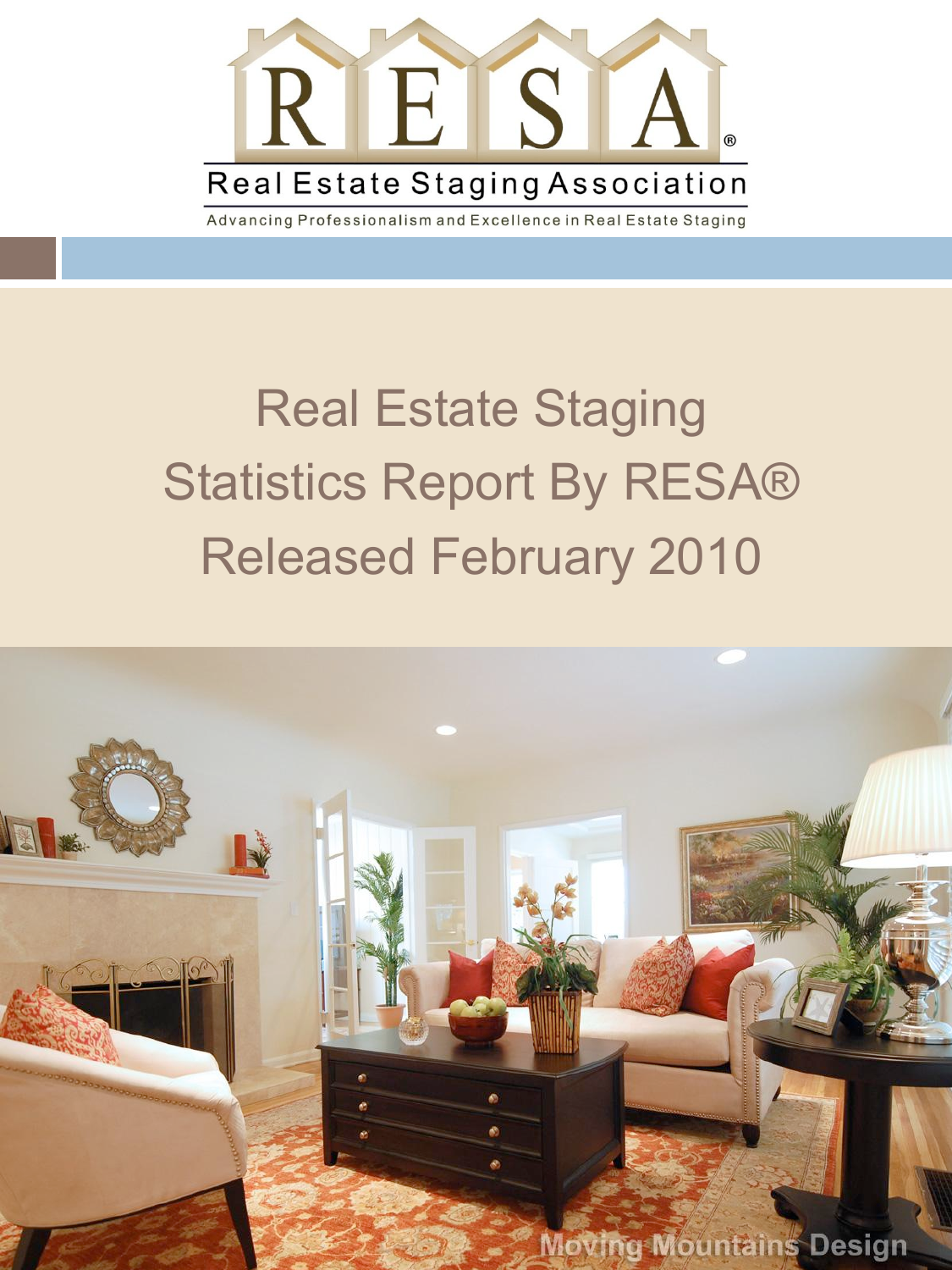

## **Vacant** Homes Previously on the Market

| 87 Homes                     | <b>Listed</b><br><b>Un-Staged</b><br><b>Not Sold</b> | <b>Those same</b><br>homes were<br><b>Staged, Listed,</b><br><b>SOLD</b> | <b>SOLD</b>                |
|------------------------------|------------------------------------------------------|--------------------------------------------------------------------------|----------------------------|
| 2009 Study<br>01-09 to 12-09 | 277 Average<br><b>DOM</b>                            | 63 Average<br><b>DOM</b>                                                 | 78% Less time<br>on market |
|                              |                                                      |                                                                          |                            |

Our study includes 87 vacant homes (not staged) previously on the market an average of 277 days unsold. Those homeowners had their properties staged. Those same homes **sold in 63 days on average** after staging.

**This is 78% less time on the market.**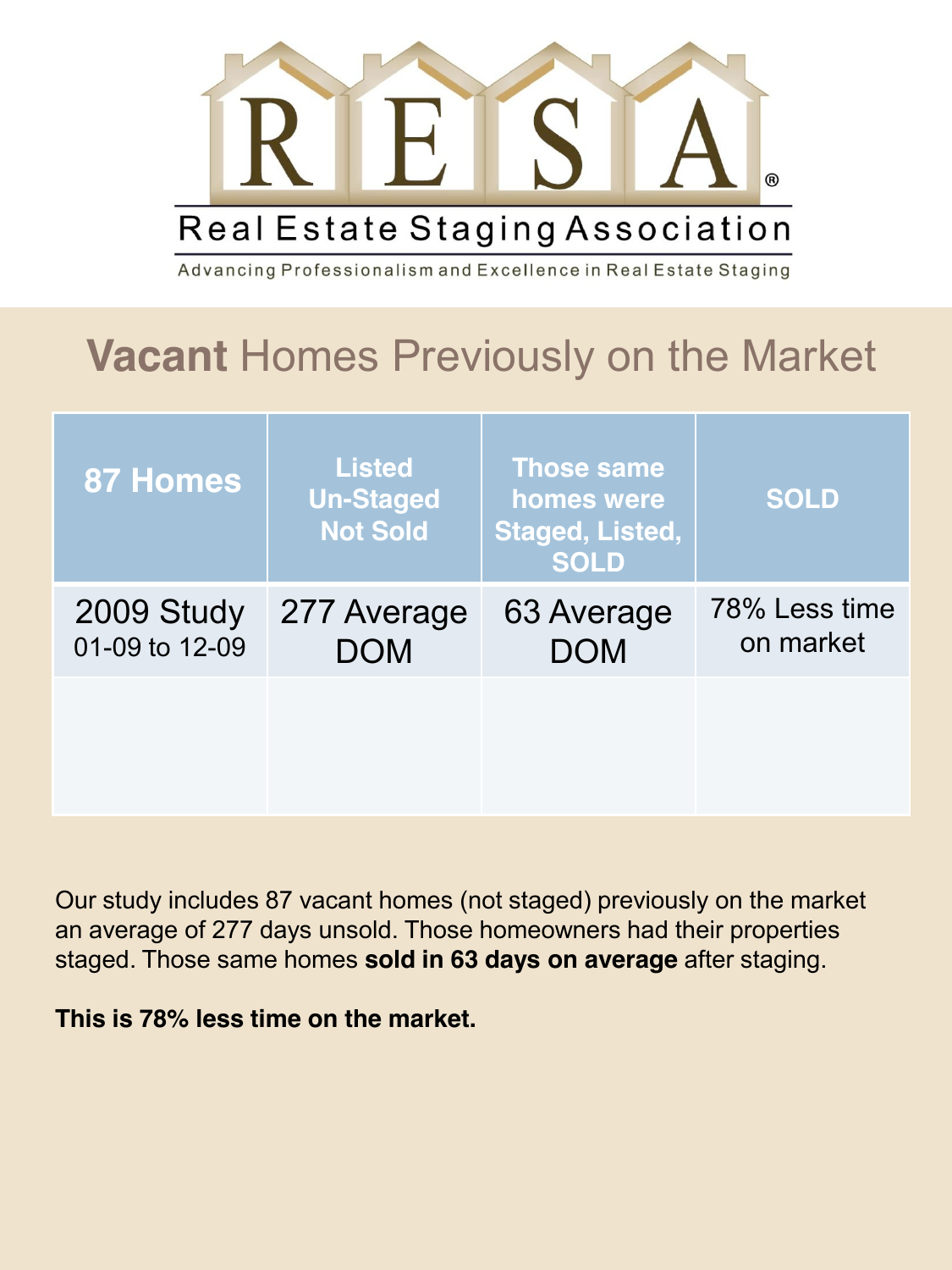

**Occupied** Homes Previously on the Market

| <b>39 Homes</b>              | <b>Listed</b><br><b>Un-Staged</b><br><b>Not Sold</b> | <b>Those same</b><br>homes were<br>Staged, Listed,<br><b>SOLD</b> | <b>SOLD</b>                |
|------------------------------|------------------------------------------------------|-------------------------------------------------------------------|----------------------------|
| 2009 Study<br>01-09 to 12-09 | 233<br>Average<br><b>DOM</b>                         | 53<br>Average<br><b>DOM</b>                                       | 78% Less time<br>on market |
|                              |                                                      |                                                                   |                            |

Our study includes 39 occupied homes (not staged) previously on the market an average of **233 days unsold**. Those homeowners had their properties staged. Those same homes sold in 53 days on average after staging.

**This is 78% less time on the market.**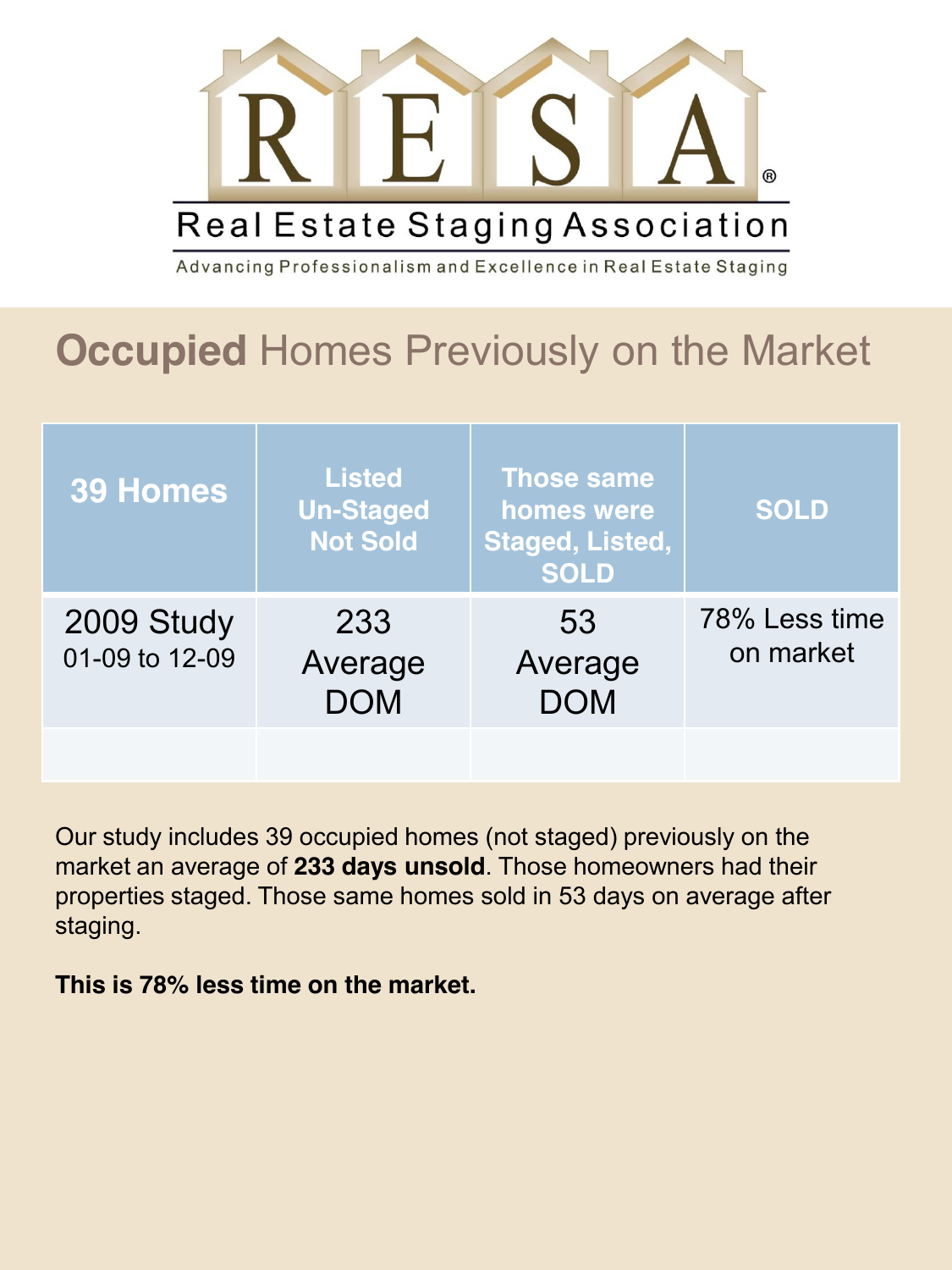

## **Vacant and Occupied** Homes Previously on the Market

| 126<br><b>Vacant and</b><br><b>Occupied</b><br><b>Homes</b> | <b>Listed</b><br><b>Un-Staged</b><br><b>Not Sold</b> | <b>Those same</b><br>homes were<br><b>Staged, Listed,</b><br><b>SOLD</b> | <b>SOLD</b>                |
|-------------------------------------------------------------|------------------------------------------------------|--------------------------------------------------------------------------|----------------------------|
| 2009 Study<br>01-09 to 12-09                                | 263 Average<br><b>DOM</b>                            | 60 Average<br><b>DOM</b>                                                 | 78% Less time<br>on market |
|                                                             |                                                      |                                                                          |                            |

Our study includes 126 vacant and occupied homes (not staged) previously on the market an average of 263 days unsold. Those same homes were staged and sold in 60 days on average after staging.

**This is 78% less time on the market.**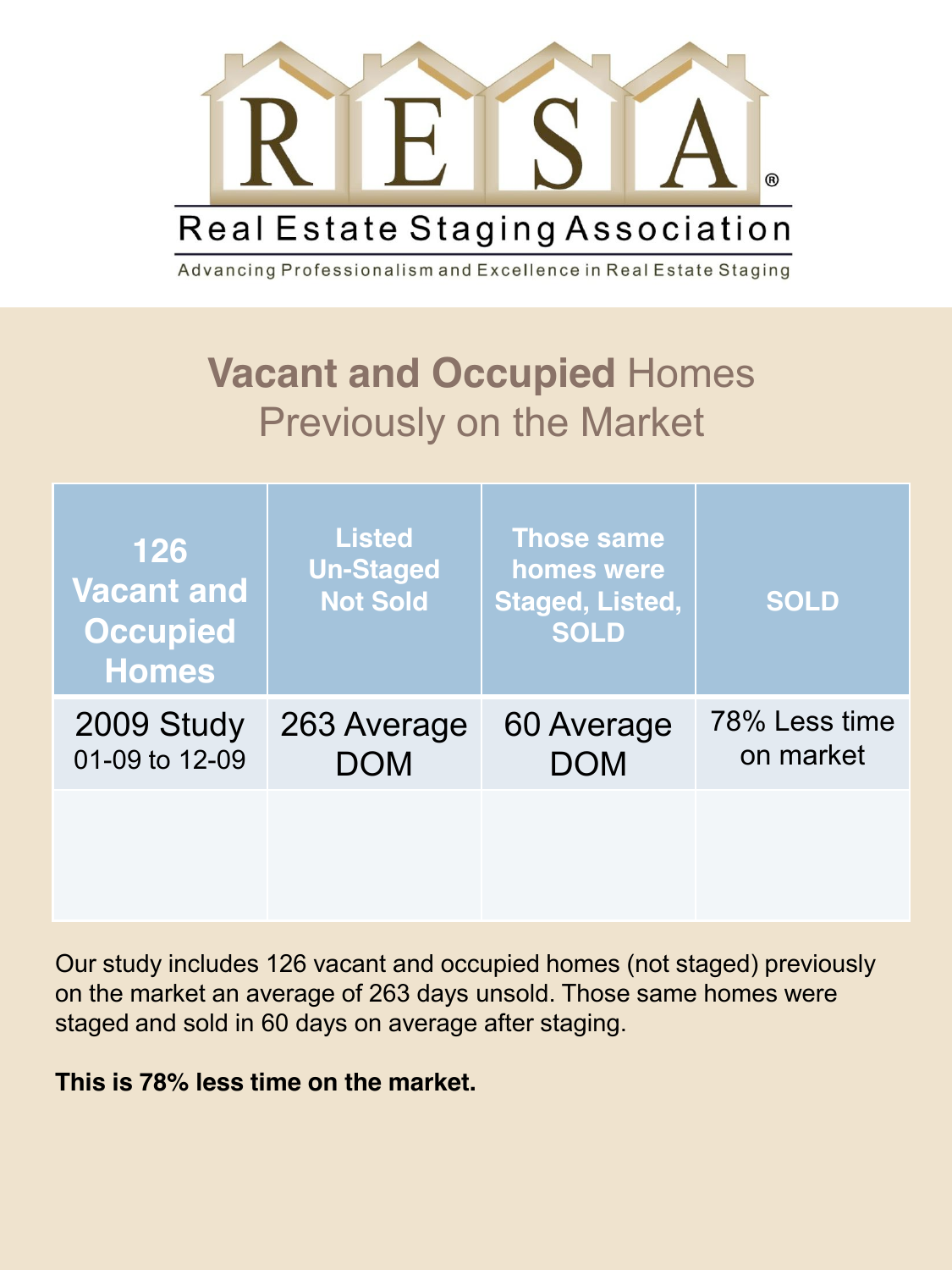

## Vacant and Occupied Homes Staged Before They Went On The Market

**284 Vacant and Occupied Homes**

2009 Study 01-09 to 12-09 SOLD on average in 40.5 days

Our study includes 284 vacant and occupied homes that were **staged before they went on the market and sold in 40.5 days** on average after staging.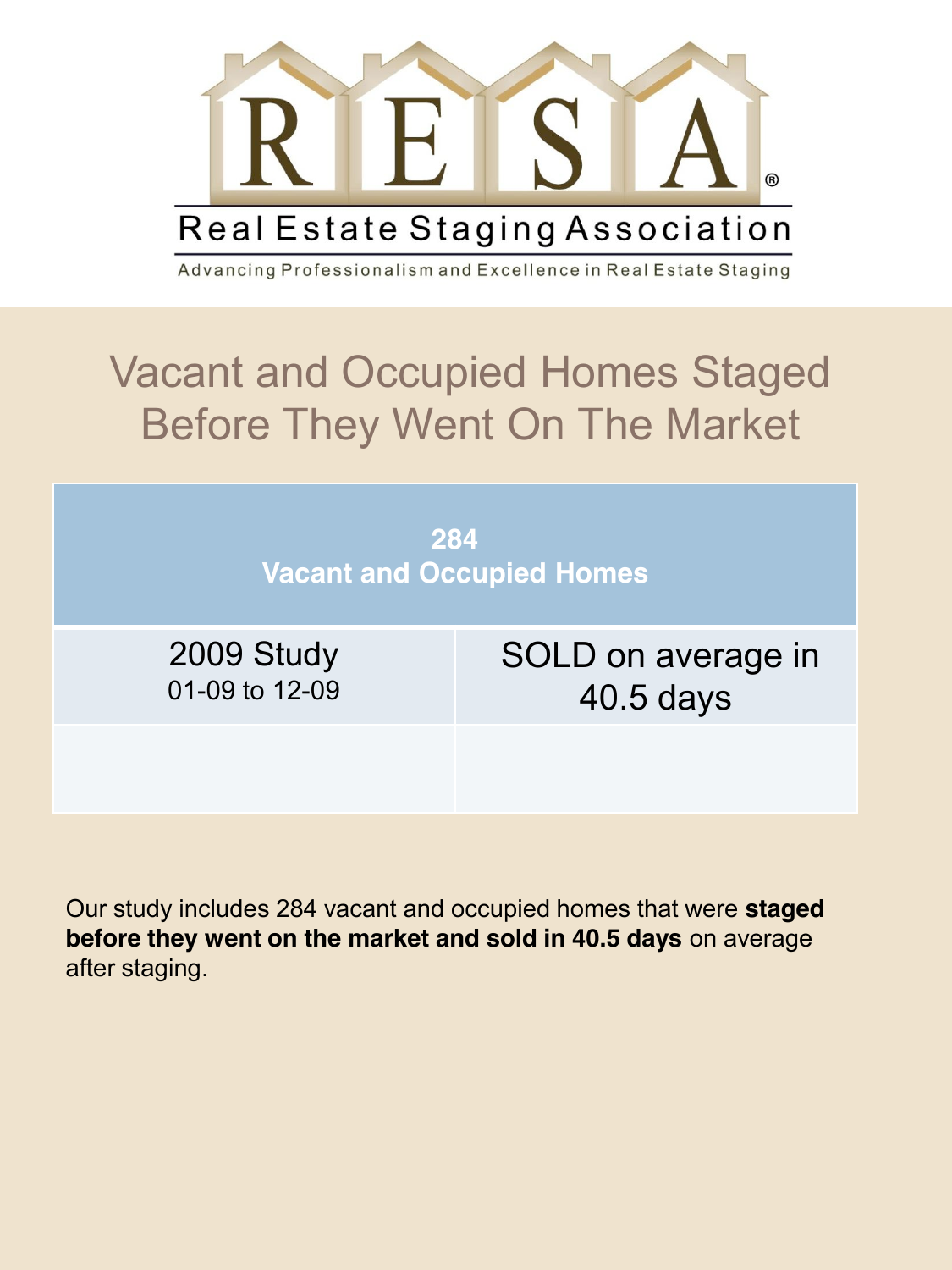

### Real Estate Staging Association

Advancing Professionalism and Excellence in Real Estate Staging

## Staged First, Listed and SOLD

|                              | 167<br><b>Occupied Homes</b><br><b>Not Previously on</b><br>the Market | 117<br><b>Vacant Homes</b><br><b>Not Previously on the</b><br><b>Market</b> |
|------------------------------|------------------------------------------------------------------------|-----------------------------------------------------------------------------|
| 2009 Study<br>01-09 to 12-09 | Sold on average in<br>39 days                                          | Sold on average in<br>42 days                                               |
|                              |                                                                        |                                                                             |

Our study includes 167 **occupied homes** that were staged before they went on the market. **These homes sold in 39 days on average after staging.** 

Our study includes 117 **vacant homes** that were staged before they went on the market. **These homes sold in 42 days on average after staging.**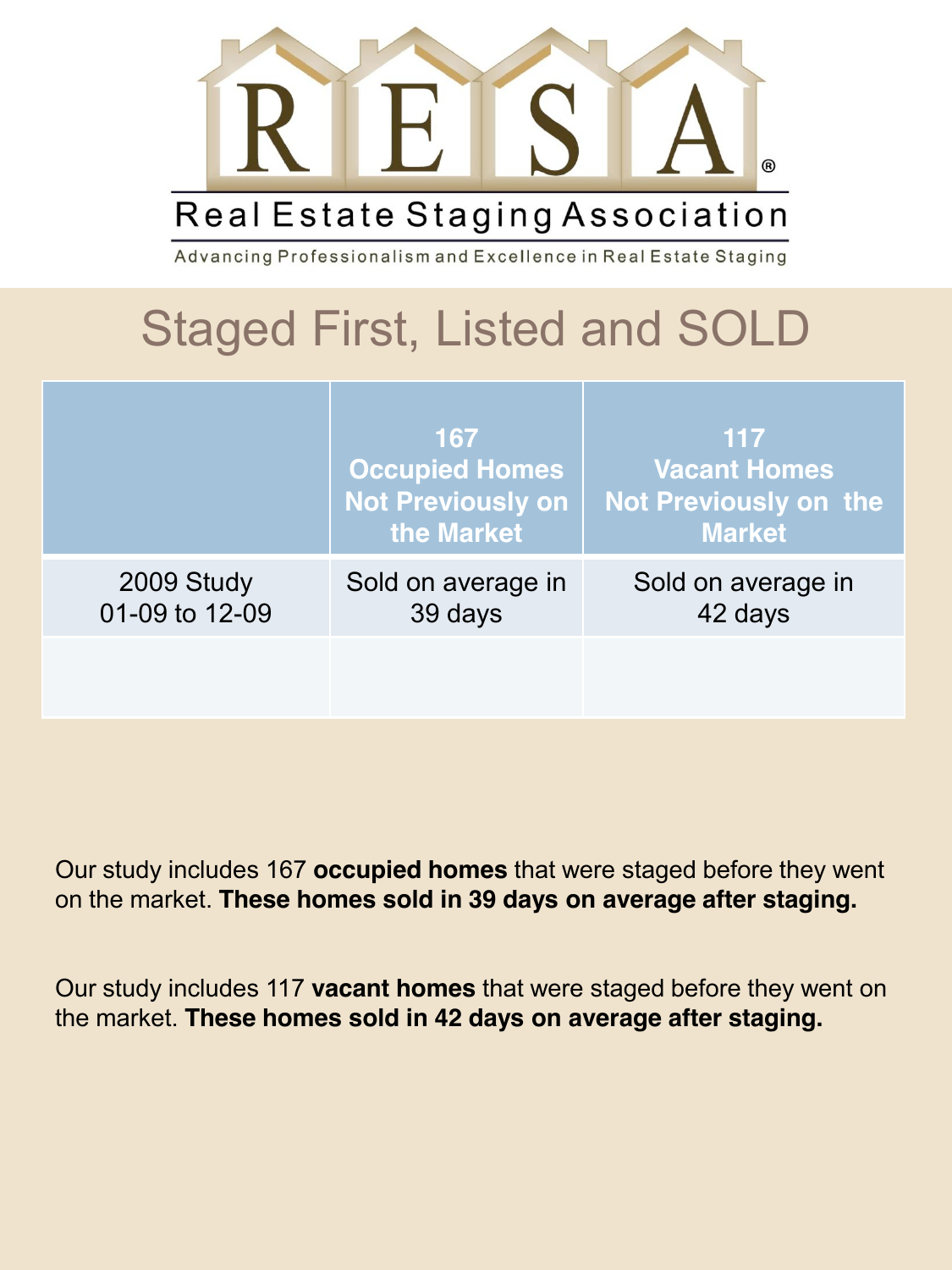Real Estate Staging Association

Advancing Professionalism and Excellence in Real Estate Staging

### How much money could you save by staging your home before listing?

Our study shows 126 homeowners had their property on the market on average of 263 days before they decided to stage. **263 days = 9 months!!!**

Our study also shows 284 homes that were staged before they went on the market and they sold on average in 40.5 days. **This is approximately 223 days less time on the market. 223 days = 7 months**

**As an example, using this formula you can determine approximately how much money you will continue to spend while your home is on the market un-staged.** 

| If your mortgage is:           | \$1800.00  |
|--------------------------------|------------|
| If your direct expenses are:   | \$300.00   |
| Total carrying cost per month: | \$2,100.00 |

Our study shows home owners had their property on the market for an average of 9 months. **\$2,100.00 X 9 months = \$18,900.00 in expenses**.

Had those homeowners staged first, their time on market would have been cut by 223 days on average (7 months). \$2,100.00 x 7 months= \$14,700.00 **Staging their homes first would have saved them \$ 14,700.00.**

These numbers are all relative to individual mortgage and expenses. Use this simple formula to determine how much you will save by staging your home or listing before putting it on the market:

#### **Mortgage + expenses (utilities etc.) = Monthly expenses**

#### **Monthly expenses X 9 months (avg. time un-staged) = Cost to list house un-staged**

**Savings: Expenses x 7 months (average time on market reduced) – staging fee =Savings if you stage your house first!** 

\*\* If you have a price reduction you can also add that into the loss you are taking by listing a property un-staged.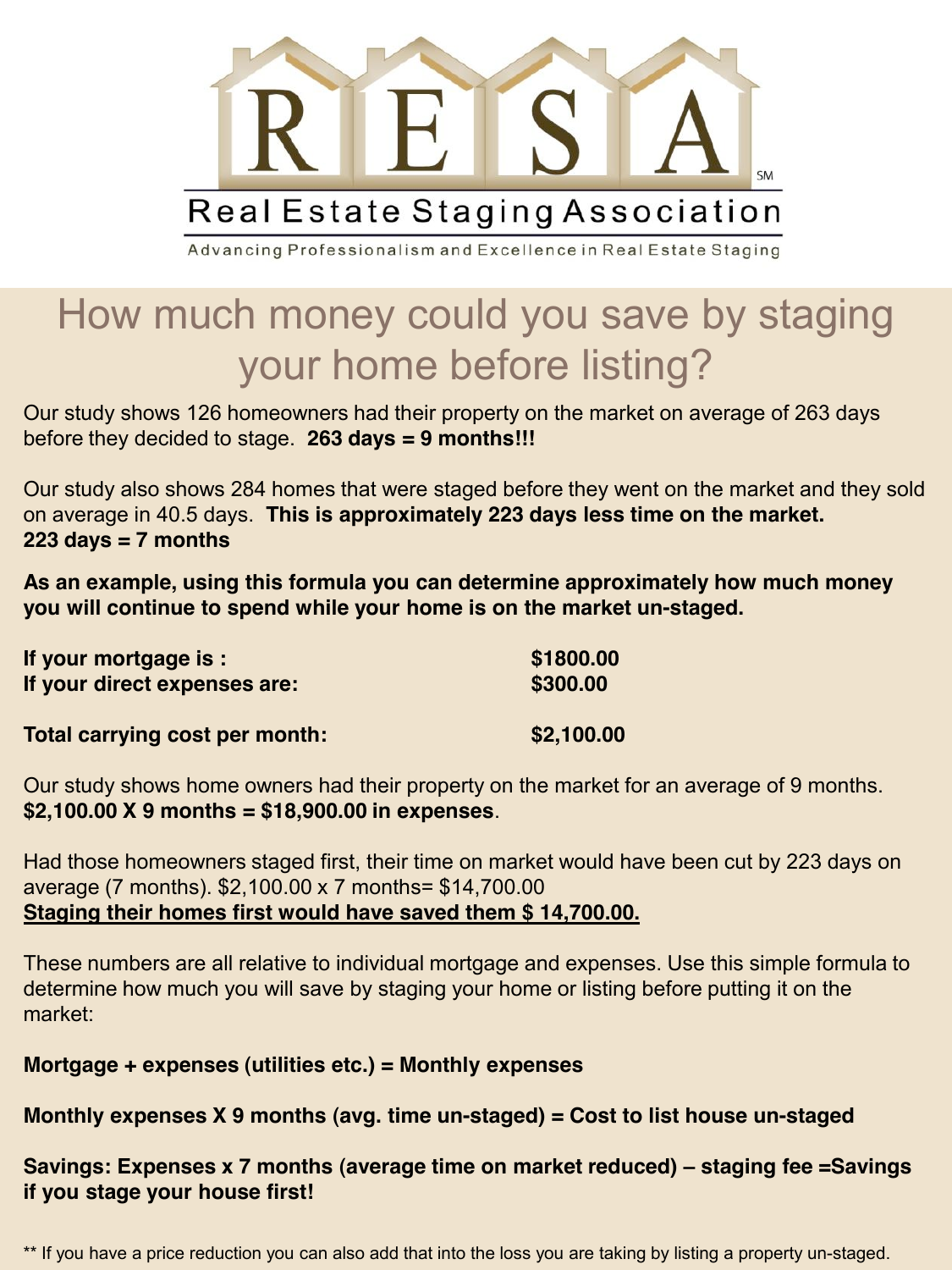# HomeGain. The Home Seller's Online Resource

### **HomeGain**® **Home Sale Maximzer Guide 2010**

The HomeGain® Home Sale Maximizer guide helps homeowners identify the key repairs that can result in a higher sale price for their house.

Nearly 1,000 real estate agents nationwide responded and configured a list of the top 12 moderately priced home improvements that will benefit sellers most when they sell their homes.

There are also some repairs that are recommended in this guide that may not increase the price of your home, but may make your house more marketable and reduce the time on the market.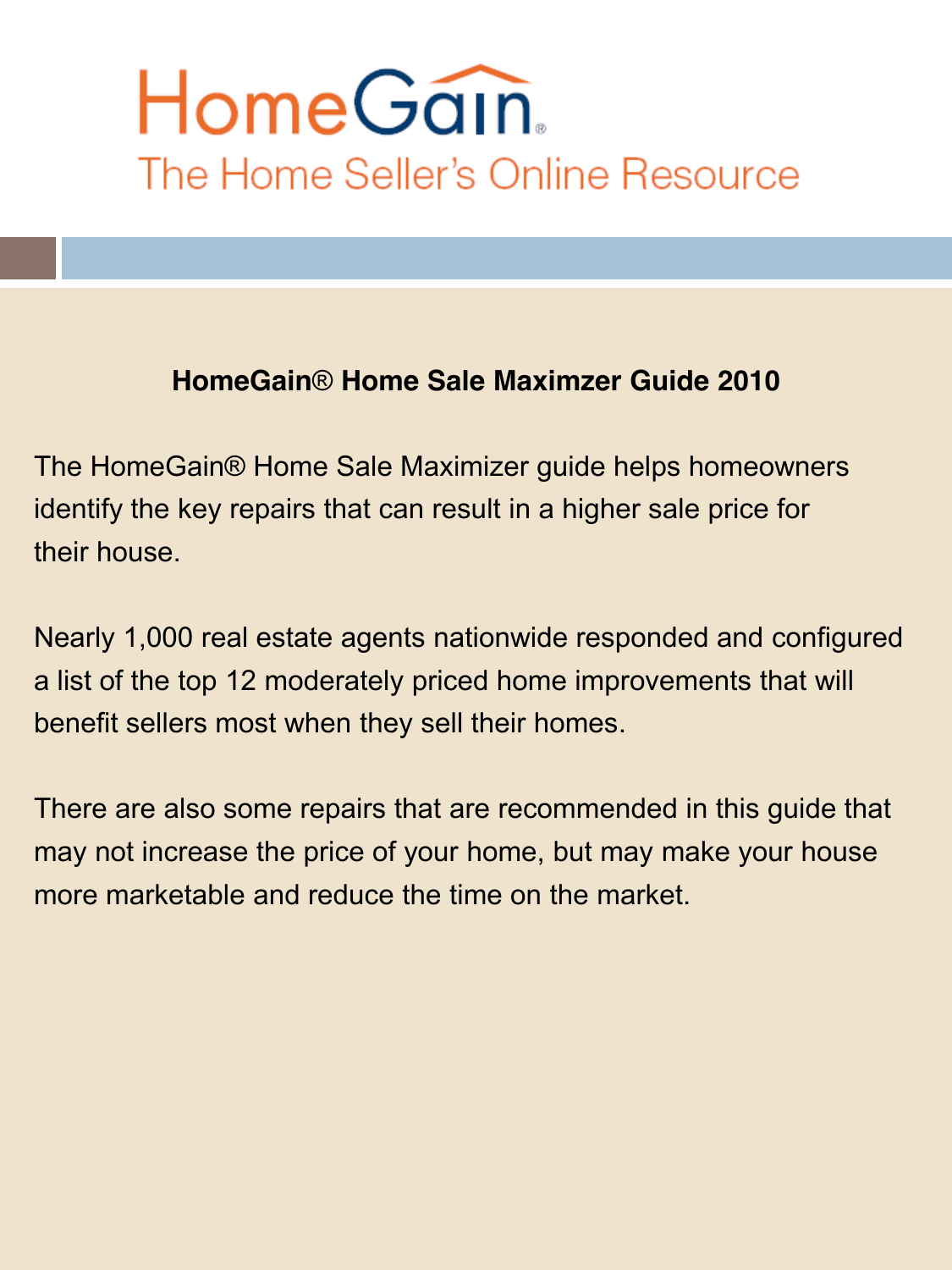# HomeGain. The Home Seller's Online Resource

### Which Home Repairs Result in the Greatest Return?

In the HomeGain® Prepare-to-Sell study, real estate agents told us that it is the small improvements that pay the biggest dividends when a home is sold. The majority of agents who were surveyed normally advise homeowners to do as little as possible – perform touch-ups on floor tiling instead of replacing the entire floor; shampoo the carpets instead of replacing them.

However, if the homeowner and their real estate agent determine that the condition of certain areas is deemed to be too poor, more extensive work may provide the greatest benefit.

Most of the activities identified in HomeGain's Prepare-to-Sell study are common sense, but many sellers overlook some of the most critical items in the pressure of getting their home prepared for sale.

The following is a summary of the results of HomeGain's 2009 national survey, based on the 12 areas of home improvement identified by real estate agents in HomeGain's original survey in 2003. They are listed from the highest to lowest returns on investment:

HomeGain surveyed nearly 1,000 real estate agents in each of the U.S. regions. All agents might not necessarily agree on the same pre-sale strategy. See "% of agents recommending "column above. Differences of opinions may vary based on the climate of the market, region of the country or condition of the home in question. The percentage of agents that agree on the positive impact of a particular pre-sale activity is summarized here.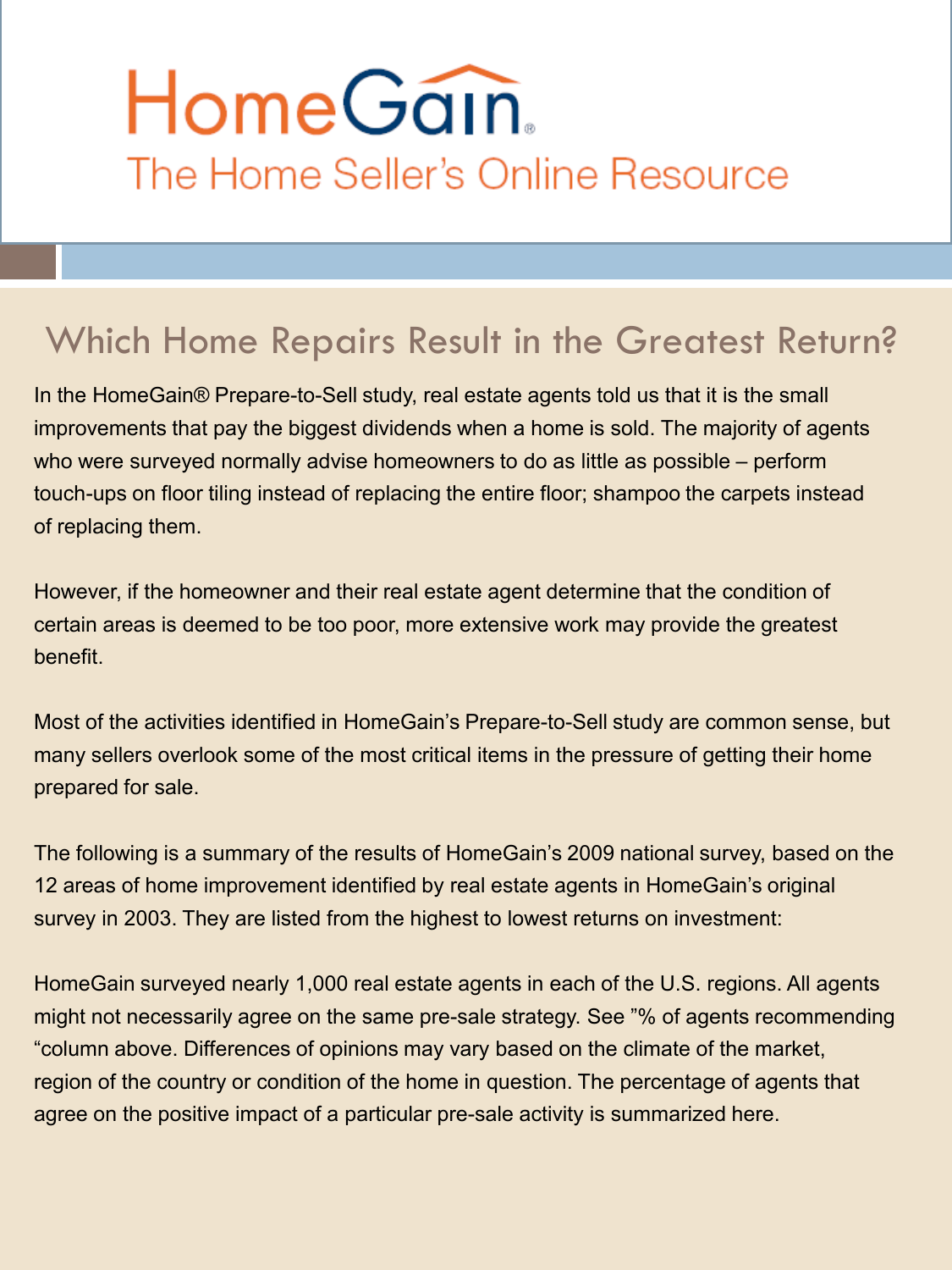# HomeGain. The Home Seller's Online Resource

The following is a summary of the results of HomeGain's 2009 national survey, based on the 12 areas of home improvement identified by real estate agents in HomeGain's original survey in 2003. They are listed from the highest to lowest returns on investment:

| Home Improvement Project   | Average Cost    | Home Price<br>Increase | Return on<br>Investment <sup>*</sup> | % of Agents<br>Recommending |
|----------------------------|-----------------|------------------------|--------------------------------------|-----------------------------|
| Clean and De-clutter       | $$100 - $200$   | \$1500 - \$2000        | 872%                                 | 98%                         |
| Home Staging               | $$300 - $400$   | $$1500 - $2000$        | 586%                                 | 82%                         |
| Lighten and Brighten       | \$200 - \$300   | $$1000 - $1500$        | 572%                                 | 95%                         |
| Landscape Front/Back Yards | $$300 - $400$   | \$1500 - \$2000        | 473%                                 | 94%                         |
| Repair Plumbing            | \$300 - \$400   | \$1000 - \$1500        | 327%                                 | 88%                         |
| Update Electrical          | \$300 - \$400   | \$1000 - \$1500        | 309%                                 | 89%                         |
| Replace or Shampoo Carpets | \$400 - \$500   | \$1000 - \$1500        | 295%                                 | 97%                         |
| Paint Interior Walls       | \$500 - \$750   | \$1500 - \$2000        | 250%                                 | 94%                         |
| Repair Damaged Floors      | \$500 - \$750   | \$1500 - \$2000        | 250%                                 | 91%                         |
| Update Kitchen             | $$1000 - $1500$ | \$2000 - \$3000        | 237%                                 | 69%                         |
| Paint Outside of Home      | \$750 - \$1000  | \$1500 - \$2000        | 201%                                 | 81%                         |
| Update Bathroom            | \$750 - \$1000  | \$1000 - \$1500        | 172%                                 | 70%                         |
|                            |                 |                        |                                      |                             |

HomeGain surveyed nearly 1,000 real estate agents in each of the U.S. regions. All agents might not necessarily agree on the same pre-sale strategy. See "% of agents recommending"column above. Differences of opinions may vary based on the climate of the market, region of the country or condition of the home in question. The percentage of agents that agree on the positive impact of a particular pre-sale activity is summarized here.

The average cost of home staging in the HomeGain® study is reflective of what REALTORS® said they think it will cost a seller to stage on their own.

Projections are higher when a professional home stager is hired.